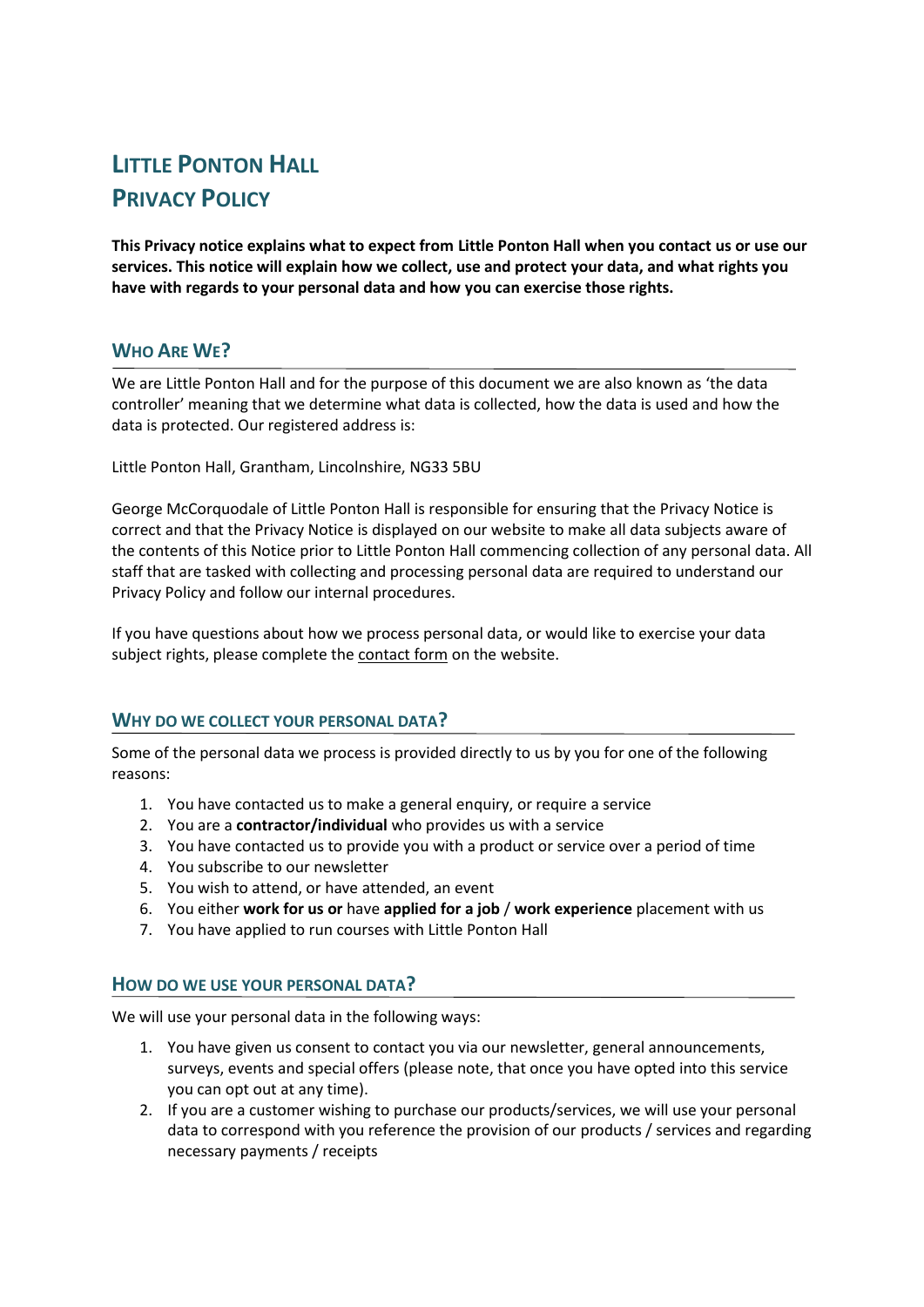- 3. If you are a supplier, we will use your personal data to make purchases from you and regarding necessary payments / receipts,
- 4. You are a **contractor/individual** who provides us with a service, we will use your personal data to correspond with you reference the provision of your services and regarding payment(s).
- 5. If you **work for us** or have **applied for a job** / **work experience** placement with us, we will use your personal data to liaise with you about the position, ensure your safety whilst at work, and for the purpose of payment (as required).

In addition, when you visit our website, we do record certain information (in the form of cookies) about your location, browser version, IP address, operating system and flash support. This is so we can continue to provide the most convenient website for all our visitors. Please see our Cookie Policy for further information.

## **WHO WILL WE DISCLOSE YOUR PERSONAL DATA WITH?**

We will securely disclose your personal data in the following situations:

- 1. If you are a **customer** purchasing products or services from us, your personal data will be used by our office staff only to provide a product or service
- 2. If you are a **supplier**, your personal data will be used solely for the purpose of payment and will be disclosed to our accountant at appropriate times during the financial year.
- 3. To a law enforcement or regulatory agency, at their request or to protect our legal rights.
- 4. If you **subscribe** to our e-newsletter, we will retain your data for the period of your subscription and for no longer.
- 5. If you have **worked for us,** your personal data will be used for the purpose of remuneration of your services and in the event of a workplace accident. We will disclose your personal data with our accountants, our CIS Payroll subcontractor, the HMRC and the Health & Safety Executive as appropriate.

Please note that we will **NEVER** give away or sell your personal data to third parties.

#### **HOW WILL WE KEEP YOUR PERSONAL DATA SAFE?**

The security of your personal data is very important to us. We are committed to ensuring that your personal data is secure. In order to prevent unauthorised access or disclosure, we have put in place suitable physical, electronic and managerial procedures to safeguard and secure the information we collect.

#### **HOW LONG WE WILL RETAIN YOUR PERSONAL DATA**

The length of time we retain your personal data depends on the reason for processing and storing it.

- 1. If you are a **customer**, we will retain your data for a period of 7 years following the point of purchase. Payment data received via accounting and banking systems are stored for accounting and tax obligations with the HMRC.
- 2. If you are a **supplier**, we will retain your data for a period of 7 years in the event of future purchases, or to follow up on a product warranty.
- 3. If you are a **contractor/individual** who provides us with a service, we will retain your data for a period of 7 years following the last payment made.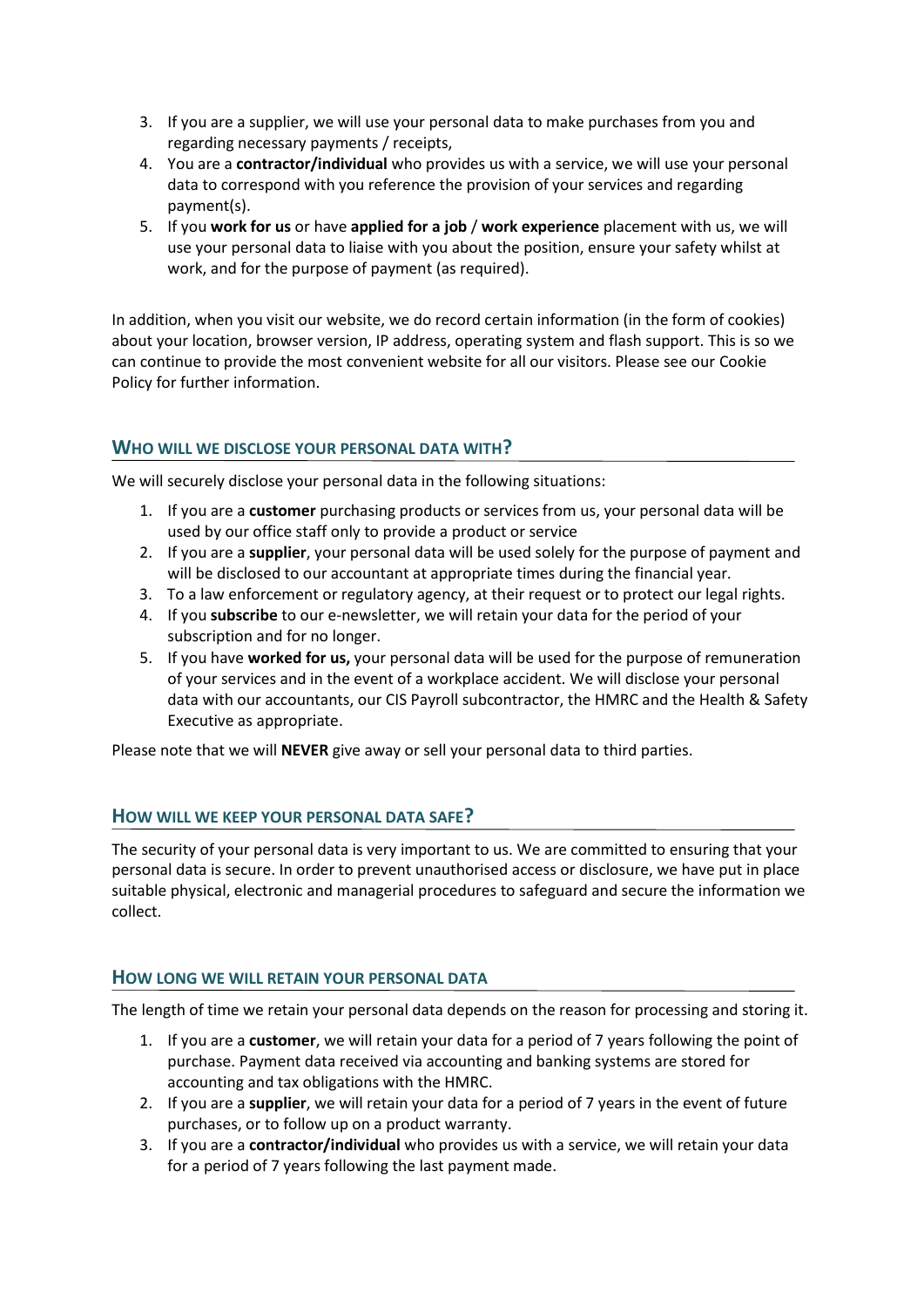- 4. If you are working or have worked for us, we will retain your data for the duration of your term of employment and up to 1 year post your departure. After 1 year the following information will be retained for 7 years; your contract, number of sick days and payroll.
- 5. If you have contacted us to make a general enquiry, or require our services, we will only store this data for the duration of the enquiry, however we will invite to you subscribe to our newsletter so that we can stay in touch with one another.
- 6. If you have chosen to subscribe to our newsletter, we will retain your data for the period of your subscription and for no longer.
- 7. If you have attended one of our events, we will retain your personal data for a period of 6 months after the event.

## **WANT TO KNOW HOW YOU CAN ACCESS, RECTIFY OR ERASE YOUR DATA**

As the 'data subject', you have rights about the personal data we hold. The rights available to you depend upon our reason for processing your personal data.

- 1. **Right to be informed**: You have the right to be informed what data we hold about you and how we process and store that data. This should be done in a transparent manner.
- 2. **Right of access**: You have the right to ask us for copies of your personal information. This right always applies. There are some exemptions, which means you may not always receive all the information we process.
- 3. **Right to rectification**: You have the right to ask us to rectify information you think is inaccurate. You also have the right to ask us to complete information you think is incomplete. This right always applies.
- 4. **Right to erasure**: You have the right to ask us to erase your personal information in certain circumstances.
- 5. **Right to restriction of processing**: You have the right to ask us to restrict the processing of your information in certain circumstances.
- 6. **Right to object to processing**: You have the right to object to processing if we are able to process your information because the process forms part of our public tasks or is in our legitimate interests.
- 7. **Right to data portability**: This only applies to information you have given us. You have the right to ask that we transfer the information you gave us from one organisation to another or give it to you. The right only applies if we are processing information based on your consent or under, or in talks about entering into a contract and the processing is automated.
- 8. **Rights regarding automated decision-making including profiling**: You have the right to be informed if your data is subject to automotive individual decision-making and or the automated processing of data.

You are not required to pay any charge for exercising your rights. We have 30 days to respond to you. If you wish to make a request, please complete th[e contact form](https://littlepontonhallgardens.org.uk/contact/) on our website.

#### **HOW TO EXERCISE YOUR RIGHTS OR MAKE A COMPLAINT**

If you have questions about how we process personal data, or you would like to exercise your data subject rights or make a complaint, please complete the [contact form](https://littlepontonhallgardens.org.uk/contact/) on our website.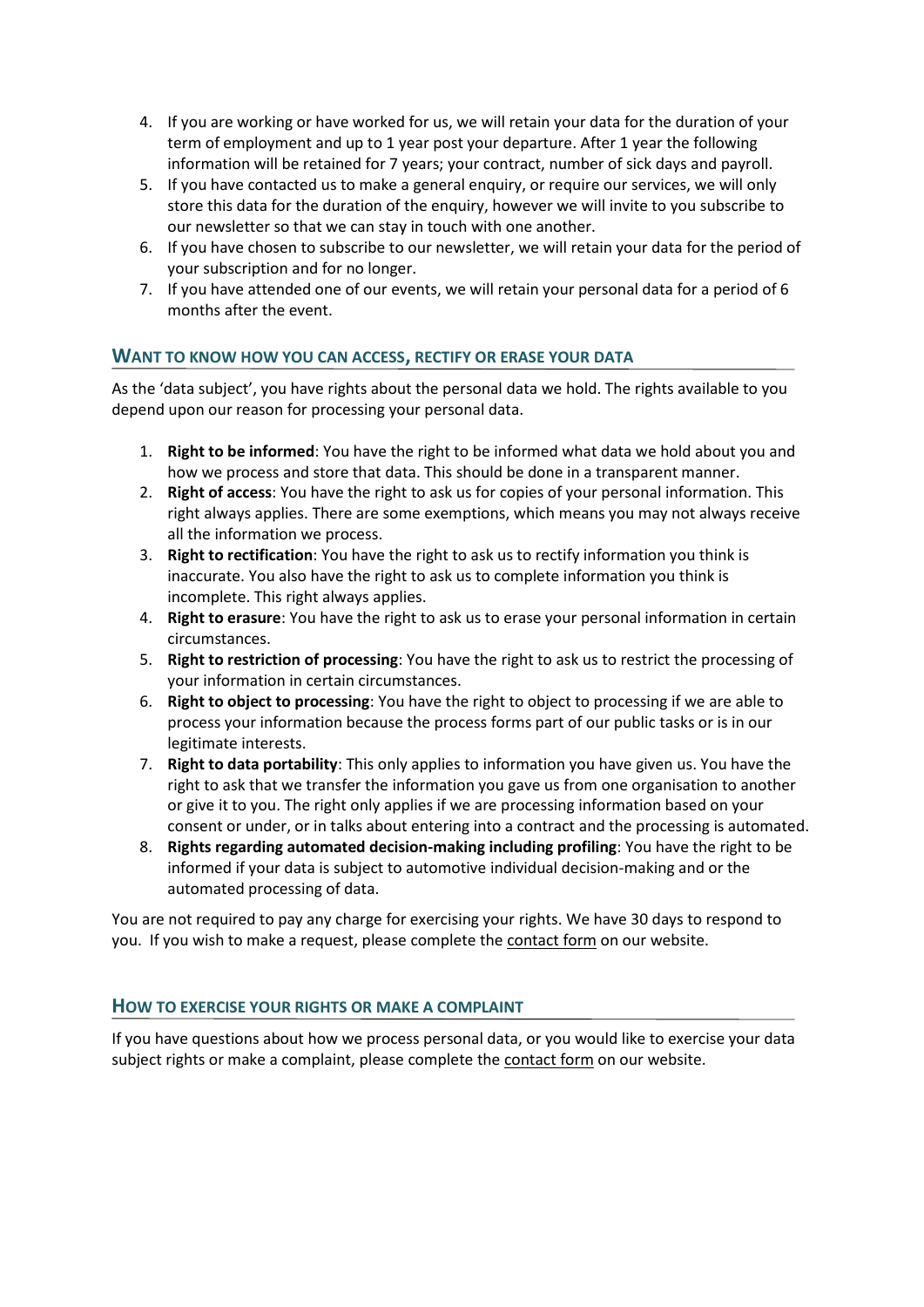#### **WHAT ELSE YOU NEED TO KNOW**

**Links to other sites**: Our website may contain links to other sites that are not owned or controlled by Little Ponton Hall. Please be aware that we, Little Ponton Hall, are not responsible for the privacy practices of such other sites. We encourage you to be aware when you leave our site and to read the privacy statements of each website that collects personally identifiable information.

**Changes to this Notice:** Little Ponton Hall reserves the right to amend and update the Privacy Notice periodically and will notify those people who have given consent or are under contract of these changes.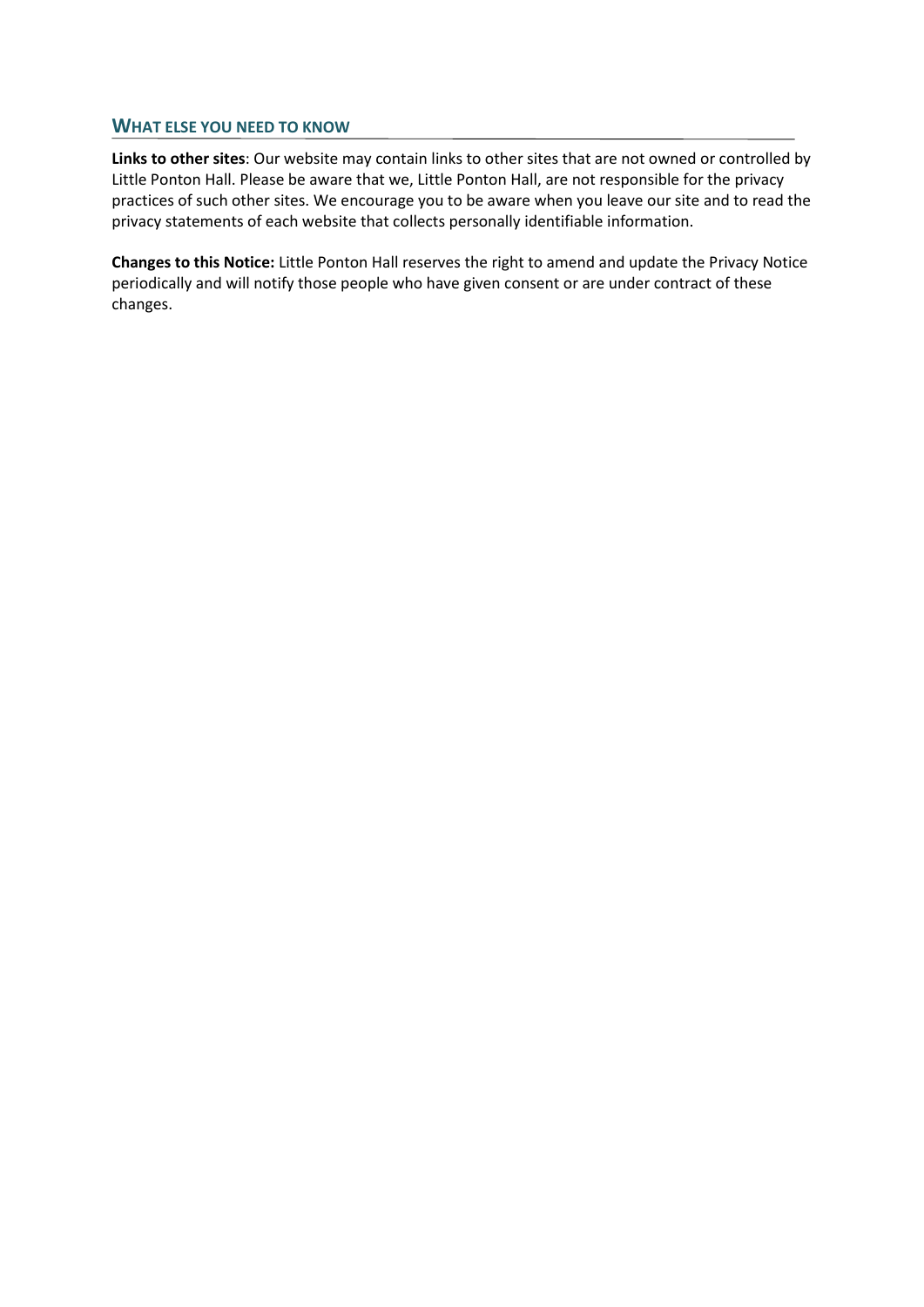# **COOKIE POLICY**

# **WHAT IS A COOKIE?**

Cookies are small text files that are placed/stored on your computer or mobile device as and when you visit our website. We use them to help us understand how people are using our services, so we can make them better and to find out if our emails have been read and if you find them useful. We do not link the information we store in cookies to any personally identifiable information you submit whilst on our site. We use both;

- **Session ID Cookies** these are used to make it easier for you to navigate our site. A session ID only last as long as your online session and disappear from your computer or device when you close your browser (like Internet Explorer or Safari).
- **Persistent Cookies** these will remain on your computer or mobile device for an extended period of time. You can remove persistent cookies by following directions provided in your internet browsers 'help' file. Persistent cookies enable us to track and target the interests of our users to enhance the experience on our site.
- **Google Analytics** enables website operators to view how traffic gets to a website and then what the traffic does on the site. This enables us to improve the website and our digital marketing, it also helps us to identify problems.

#### **Cookie Preference**

This cookie is used to remember a user's choice about cookies on Little Ponton Hall's website. Where users have previously indicated a preference, that user's preference will be stored in this cookie.

| Cookie                             | <b>Purpose</b>                                                                                                                                                                                                                                                                                                                                                                                                               |
|------------------------------------|------------------------------------------------------------------------------------------------------------------------------------------------------------------------------------------------------------------------------------------------------------------------------------------------------------------------------------------------------------------------------------------------------------------------------|
| <b>Traffic Log</b><br>Cookies      | This cookie is used to identify which pages are being used. This helps us analyse data<br>about web page traffic and improve our website in order to tailor it to customer<br>needs. We only use this information for statistical analysis purposes and then the<br>data is removed from the system.                                                                                                                         |
| Universal<br>Analytics<br>(Google) | These cookies are used to collect information about how visitors use our website. We<br>use the information to compile reports and to help us improve the website. The<br>cookies collect information in an anonymous form, including the number of visitors<br>to the website and blog, where visitors have come to the website from and the pages<br>they visited. Read Google's overview of privacy and safeguarding data |
| Facebook<br>Cookies                | These cookies are used to collect information about how visitors use Facebook and<br>help us to understand the effectiveness of our advertising campaigns. Read Facebook<br>overview of connecting with Facebook Products                                                                                                                                                                                                    |
| Instagram<br>Cookies               | These cookies are used to collect information about how visitors use Instagram and<br>help us to understand the effectiveness of our advertising campaigns. Read<br><b>Instagram Cookie Policy</b>                                                                                                                                                                                                                           |
| Twitter<br>Cookies                 | These cookies are used to collect information about how visitors use Instagram and<br>help us to understand the effectiveness of our advertising campaigns. Read Twitters<br>rules and Policies                                                                                                                                                                                                                              |
| YouTube<br>Cookies                 | From time to time we may embed videos from our official YouTube channel using<br>YouTube's privacy-enhanced mode. This mode may set cookies on your computer<br>once you click on the YouTube video player, but YouTube will not store personally-                                                                                                                                                                           |